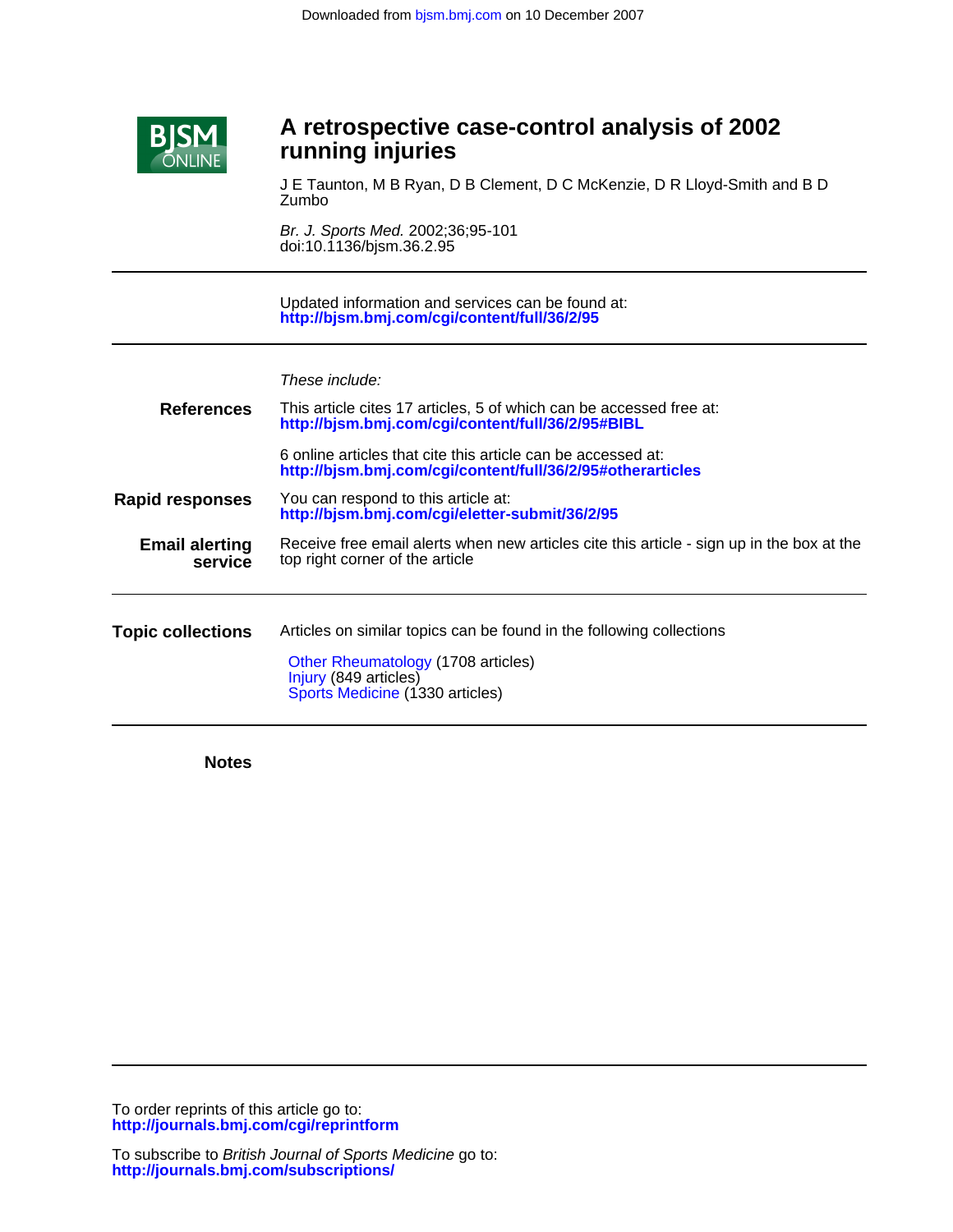# ORIGINAL ARTICLE

# A retrospective case-control analysis of 2002 running injuries

J E Taunton, M B Ryan, D B Clement, D C McKenzie, D R Lloyd-Smith, B D Zumbo

.............................................................................................................................

Br J Sports Med 2002;36:95–101

Objective: To provide an extensive and up to date database for specific running related injuries, across the sexes, as seen at a primary care sports medicine facility, and to assess the relative risk for individual injuries based on investigation of selected risk factors.

Methods: Patient data were recorded by doctors at the Allan McGavin Sports Medicine Centre over a two year period. They included assessment of anthropometric, training, and biomechanical information. A model was constructed (with odds ratios and their 95% confidence intervals) of possible contributing factors using a dependent variable of runners with a specific injury and comparing them with a control group of runners who experienced a different injury. Variables included in the model were: height, weight, body mass index, age, activity history, weekly activity, history of injury, and calibre of runner.

See end of article for authors' affiliations .......................

Correspondence to: Dr Taunton, Allan McGavin Sports Medicine Centre, University of British Columbia, Vancouver, BC, Canada V6T 1Z3; jtaunton@interchange.ubc.ca

Accepted 8 August 2001 .......................

Results: Most of the study group were women (54%). Some injuries occurred with a significantly higher frequency in one sex. Being less than 34 years old was reported as a risk factor across the sexes for patellofemoral pain syndrome, and in men for iliotibial band friction syndrome, patellar tendinopathy, and tibial stress syndrome. Being active for less than 8.5 years was positively associated with injury in both sexes for tibial stress syndrome; and women with a body mass index less than 21 kg/m<sup>2</sup> were at a significantly higher risk for tibial stress fractures and spinal injuries. Patellofemoral pain syndrome was the most common injury, followed by iliotibial band friction syndrome, plantar fasciitis, meniscal injuries of the knee, and tibial stress syndrome.

Conclusions: Although various risk factors were shown to be positively associated with a risk for, or protection from, specific injuries, future research should include a non-injured control group and a more precise measure of weekly running distance and running experience to validate these results.

**During the mid-1970s the public enthusiastically began**<br>**Departicipating in increasing amounts of exercise in**<br>response to the merits of activity being realised. This<br>"exercise boom" continued well into the 1980s: between participating in increasing amounts of exercise in response to the merits of activity being realised. This "exercise boom" continued well into the 1980s: between November 1984 and November 1986, about 25 million Americans started to exercise for the first time.<sup>1</sup> Running was, and continues to be, the sport of choice for many, because of its convenience, health benefits, and economical nature. However, the potential for running injuries has been well documented in the literature. Macera *et al<sup>2</sup>*, in their review of the literature, reported annual rates of running injuries of 24–65%.

Many believe that running injuries result from a combination of extrinsic factors (training errors, old shoes, running surface) and intrinsic factors (poor flexibility, malalignment, anthropometry, previous injury, running experience). $1-10$  Although extensive research into the causes of running injuries has been carried out over the last 20 years, this work has predominantly focused on injuries occurring in a general sense. Large databases of specific running injuries have been relatively scarce. Although they are unable to accurately determine incidence or prevalence per se, such extensive collections prove useful in providing a measure of frequency of occurrence of specific injuries. Potential risk factors may be analysed and odds ratios computed, based on data provided through retrospective chart review. These data may be compared with similar analyses at the same sport medicine centre to monitor potential changes in the frequency of occurrence of certain injuries over time.

Initially, Clement *et al*<sup>11</sup> studied retrospectively 1819 injuries in 1650 patients seen at the Allan McGavin Sports Medicine Centre (AMSMC) at the University of British Columbia. This report was updated in 1991, when Macintyre et al<sup>10</sup> examined

4173 cases seen at the same centre. The purpose of the present study was to provide an extensive and up to date database of running related injuries as initiated at AMSMC some 20 years ago. To the best of our knowledge, no studies of running injuries on a large scale within the general population have been performed in recent years. Furthermore, as suggested by Macintyre *et al*, <sup>10</sup> certain factors may become more influential as a greater percentage of the population participates in running. Therefore, to better understand the current scope of the injuries that runners encounter, it is important to retrospectively review and analyse the profiles of runners seen in a sport medicine clinic.

A model was constructed of possible contributing factors using a dependent variable of runners with a specific injury compared with a control group of runners who experienced a different injury. A major drawback to the external validity of such regression modelling is the lack of differentiation between injured and non-injured runners. Nevertheless, we felt that the distribution of risk factors in the control group in this study would at least be comparable to that in a group of non-injured runners. Moreover, one of the major strengths of this analysis is the introduction of the concept of relative risk for specific injuries. Given the diverse nature and scope of injuries affecting runners, determination of risk factors may be more informative when examined in this fashion rather than from a general context.

Abbreviations: BMI, body mass index; PFPS, patellofemoral pain syndrome; ITBFS, iliotibial band friction syndrome

.............................................................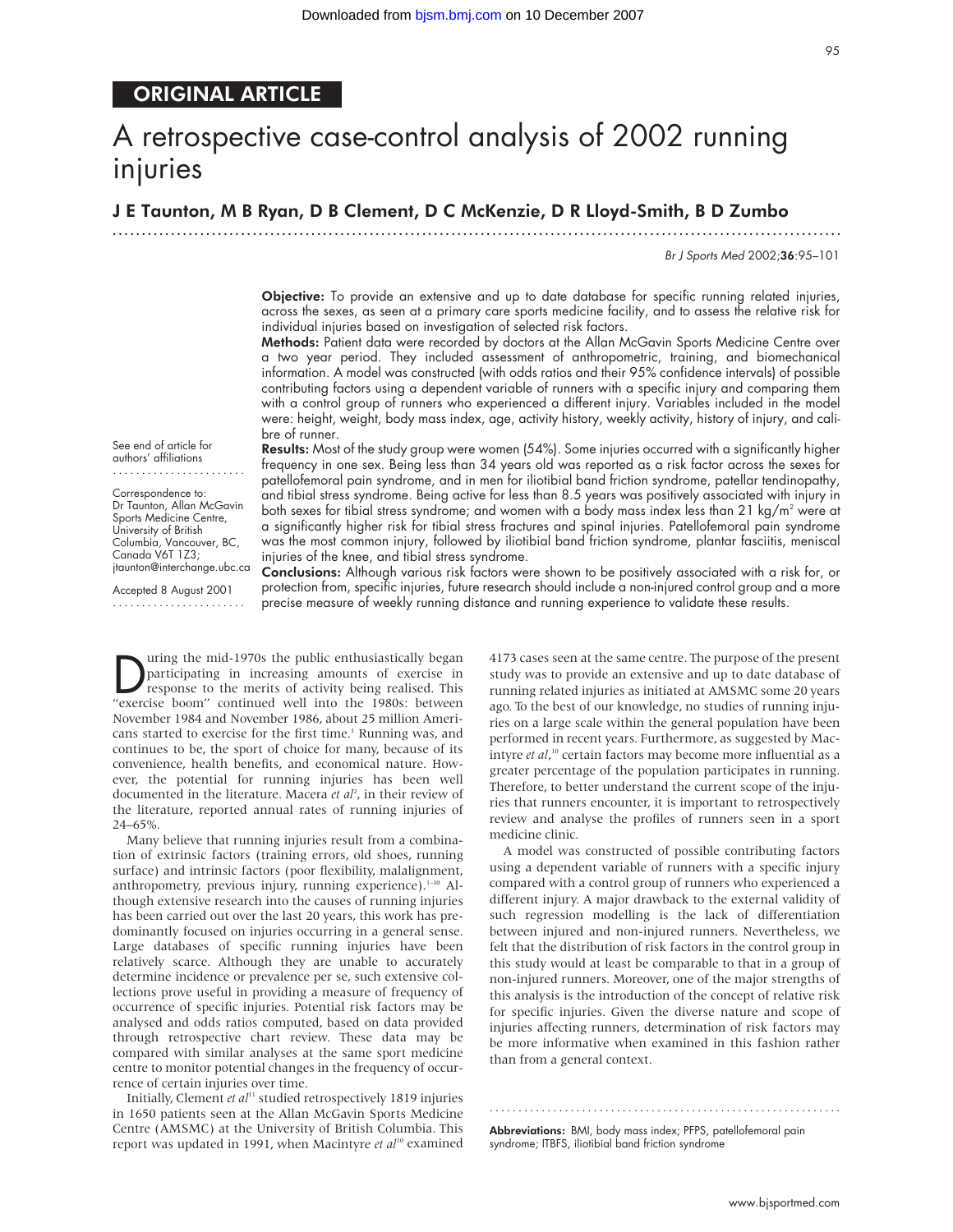96 Taunton, Ryan, Clement, et al

**Table 1** Frequency and sex distribution of the 26 most common injuries

| Injury                             | Men<br>$(n/\%)$ | Women<br>$(n/\%)$ | Total<br>(n) |
|------------------------------------|-----------------|-------------------|--------------|
| Patella femoral pain syndrome*     | 124/38          | 207/62            | 331          |
| lliotibial band friction syndrome* | 63/38           | 105/62            | 168          |
| Plantar facsiitis*                 | 85/54           | 73/46             | 158          |
| Meniscal injuries*                 | 69/69           | 31/31             | 100          |
| Tibial stress syndrome             | 43/43           | 56/57             | 99           |
| Patellar tendinitis*               | 55/57           | 41/43             | 96           |
| Achilles tendinitis*               | 56/58           | 40/42             | 96           |
| Gluteus medius injuries*           | 17/24           | 53/76             | 70           |
| Stress fracture-tibia              | 27/40           | 40/60             | 67           |
| Spinal injuries                    | 24/51           | 23/49             | 47           |
| Hamstring injuries                 | 25/54           | 21/46             | 46           |
| Metatarsalgia                      | 17/50           | 17/50             | 34           |
| Anterior compartment syndrome      | 13/46           | 15/54             | 28           |
| Gastrocnemius injuries*            | 19/70           | 8/30              | 27           |
| Greater trochanteric bursitis      | 9/39            | 14/61             | 23           |
| Adductor injuries*                 | 15/68           | 7/32              | 22           |
| Osteoarthritis (knee)*             | 15/71           | 6/29              | 21           |
| Sacroiliac injuries*               | 2/10            | 19/90             | 21           |
| Stress fracture-femur              | 6/32            | 13/68             | 19           |
| Ankle inversion injuries           | 9/53            | 8/47              | 17           |
| lliopsoas injuries                 | 6/37            | 10/63             | 16           |
| Chondromalacia patellae            | 4/31            | 9/69              | 13           |
| Peroneal tendinitis                | 9/69            | 4/31              | 13           |
| Morton's neuroma                   | 5/42            | 7/58              | 12           |
| Abductor injuries                  | 7/67            | 4/33              | 12           |
| Calcaneal apophysitis              | 7/58            | 5/42              | 12           |
| Tibialis posterior injury          | 8/73            | 3/27              | 11           |

**METHODS** 

#### **Patients**

A total of 2002 patients with running related injuries were investigated at the AMSMC, a referral facility located on the campus of the University of British Columbia. The patient charts were extracted from a the period 1998–2000, ensuring that the diagnostic criteria were up to date.

#### Injury definition

Patients were classified as having a running injury if:

- they had pain or symptoms during or immediately after a run
- they had pain or symptoms within the approximate time span of beginning a running programme
- the injury was felt to be related to running
- the injury was significant enough to force them to stop running or significantly reduce their running mileage and seek medical assistance.

#### Patient assessment

Patients were referred from their family doctors to the clinic. Sport medicine doctors performed all clinical examinations. Medical consultations typically consisted of an investigation into the nature and history of the injury. This was followed by a physical examination and biomechanical assessment.

Appropriate diagnostic modalities (*x* ray examination, bone scan, computed tomography scan, magnetic resonance imaging, vascular assessment, and compartment pressure reading) were incorporated as required. In certain cases, referrals were made to specialists in the corresponding field of the injury for further examination and possible surgery. All patients gave consent for their injury profile to be used in the research.

Standard personal data were obtained from each patient during the medical consultation, including activity history (years), weekly hours of activity, height (cm), weight (kg), age (years), and sex. Activity history is a measure of how long the patient has been active on a regular basis (defined as about 60 minutes a week) and was self reported by the patient.

Biomechanical assessment included the following measurements: leg length inequality ( $> 0.5$  cm) determined by measuring the distance from the anterior superior iliac spine to the medial malleolus on the supine patient; leg alignment determined by inspecting the distance between the lateral femoral epicondyles with the medial malleoli touching or by inspecting the distance from the medial malleoli with the lateral femoral epicondyles touching for genu varum and valgus alignments respectively; Q angle (defined as >16°) measured as the angle between the line connecting the centre of the patella to the anterior superior iliac spine and the line connecting the tibial tuberosity to the centre of the patella; patellar position—that is, patellar squinting through femoral anteversion—determined by inspection; arch position determined by inspection and classified as low, normal, or high.

History of previous injury to the same anatomical area was recorded. Patients were asked to indicate their running ability based on level of competition entered: recreational, or competitive at provincial, national, or international level. Other concurrent physical activities were noted.

## Analysis

Basic descriptives were used for anatomical classification and analysis of biomechanical and baseline characteristics.  $\chi^2$  2 × 2 contingency tables were used to analyse the sex discrepancy between the 27 most common injuries, with significance set at p<0.05. Multivariate analysis was performed with forward stepwise multiple Wald regression, with selected injury as the dependent variable and all other non-selected patients acting as the control for that analysis. Regression calculation was performed in this manner for each of the 10 most common injuries, across the sexes. Contributing variables included in the model were: height, weight, body mass index (BMI), age, activity history, weekly activity, history of injury, and calibre of runner. In particular, height, weight, BMI, activity history, and weekly activity were categorised with respect to a patient being above or below the respective overall variable mean for the patients in this study (height, 157 cm; weight, 60 kg; BMI, 21 kg/m<sup>2</sup>; age, 34 years; activity history, 8.5 years; weekly activity, five hours). p<0.05 was used to enter the model. Statistics were compiled using the Statistical Package for Social Sciences (SPSS version 10.0).

# RESULTS

#### **Descriptives**

In this study of 2002 patients examined at the AMSMC, 926 (46%) were men and 1076 (54%) were women. The most common overuse injury was patellofemoral pain syndrome (PFPS) seen in 331 patients, followed by iliotibial band friction syndrome (ITBFS) (168 cases), plantar fasciitis (158), meniscal injuries (100) and patellar tendinopathy (96). The distribution of injuries was not uniform across the sexes. In

| Location      | Total (n)      | Percentage of<br>population |
|---------------|----------------|-----------------------------|
| Knee          | 842            | 42.1                        |
| Foot/ankle    | 338            | 16.9                        |
| Lower leg     | 257            | 12.8                        |
| Hip/pelvis    | 218            | 10.9                        |
| Achilles/calf | 129            | 64                          |
| Upper leg     | 105            | 52                          |
| Low back      | 69             | 3.4                         |
| Other         | $\Delta\Delta$ | 2.2                         |
| Total         | 2002           | 100                         |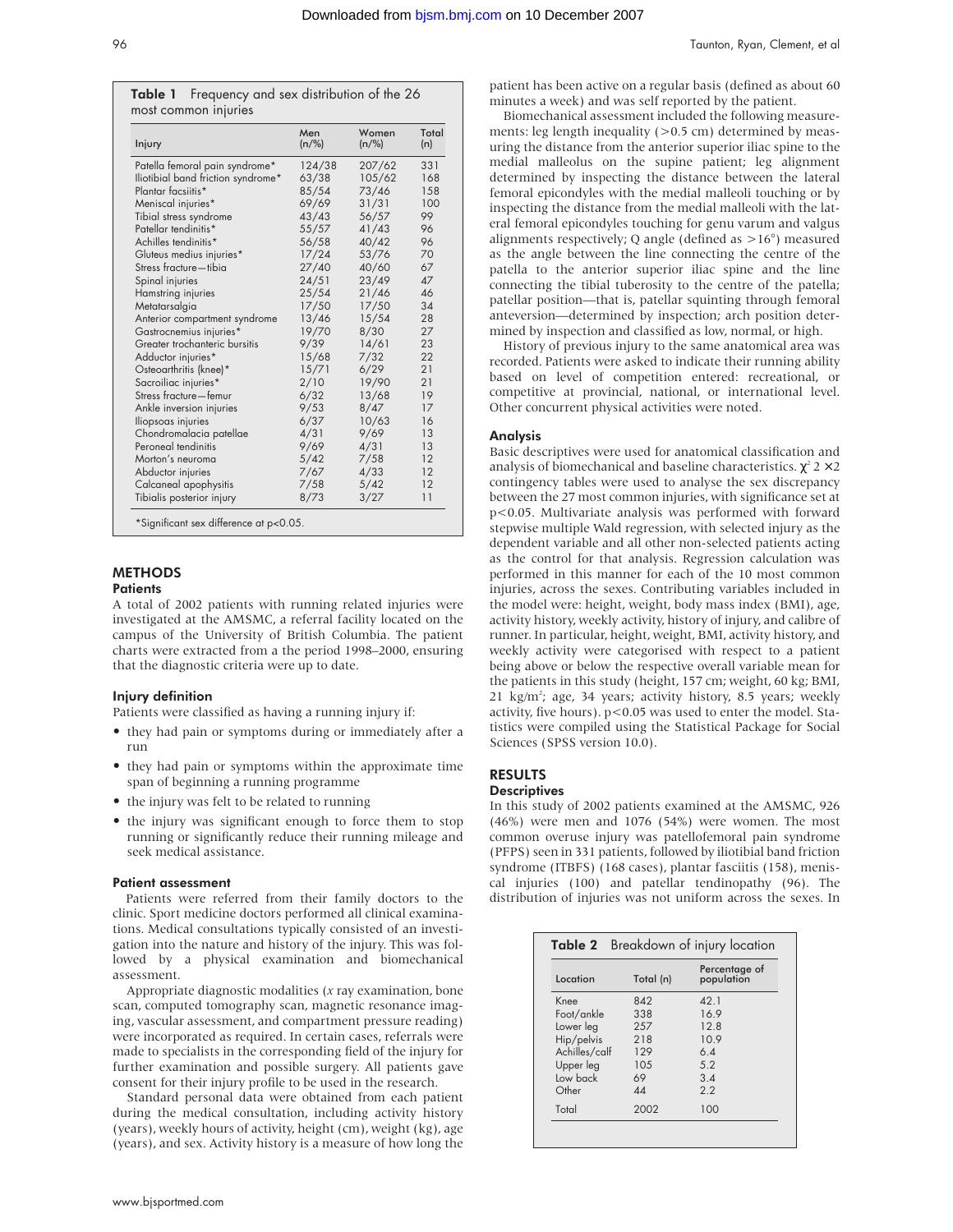Running related injuries 97

|                         | Age<br>(years) | Height (cm) |       | Weight (kg) |       | BMI $(kg/m2)$ |       | Activity           |                 |
|-------------------------|----------------|-------------|-------|-------------|-------|---------------|-------|--------------------|-----------------|
|                         |                | Men         | Women | Men         | Women | Men           | Women | history<br>(years) | Weekly<br>hours |
| <b>PFPS</b>             | 32.2           | 168.0       | 168.7 | 74.6        | 58.0  | 23.7          | 20.9  | 8.8                | 5.4             |
| <b>ITBFS</b>            | 31.1           | 169.9       | 158.1 | 75.7        | 60.0  | 23.7          | 21.2  | 7.3                | 4.9             |
| Plantar fasciitis       | 41.8           | 168.2       | 157.4 | 76.5        | 63.5  | 23.8          | 23.0  | 12.1               | 5.9             |
| Meniscal injuries       | 43.2           | 170.1       | 156.7 | 80.6        | 61.9  | 25.0          | 22.7  | 13.7               | 5.1             |
| Tibial stress syndrome  | 30.7           | 168.5       | 158.6 | 77.0        | 60.8  | 24.4          | 21.8  | 5.1                | 5.1             |
| Achilles tendinopathy   | 40.7           | 171.1       | 156.9 | 82.5        | 63.6  | 25.4          | 23.1  | 14.5               | 5.1             |
| Patellar tendinopathy   | 34.3           | 171.4       | 159.1 | 80.2        | 60.8  | 24.2          | 19.8  | 10.0               | 6.1             |
| Gluteus medius injuries | 36.2           | 187.0       | 158.1 | 72.7        | 60.2  | 22.0          | 21.7  | 10.1               | 4.3             |
| Tibial stress fractures | 32.3           | 170.4       | 156.9 | 76.6        | 57.5  | 23.8          | 20.3  | 7.6                | 6.1             |
| Spinal injuries         | 39.6           | 168.0       | 154.7 | 74.8        | 56.6  | 23.9          | 21.5  | 12.9               | 6.4             |
| Mean                    | 36.2           | 171.3       | 158.5 | 77.1        | 60.3  | 24.0          | 21.6  | 10.2               | 5.4             |
| Standard deviation      | 4.75           | 5.68        | 3.78  | 3.06        | 2.38  | 0.91          | 1.11  | 3.07               | 0.66            |

fact, there was a statistically significant sex difference in the number of patients experiencing PFPS, ITBFS, plantar fasciitis, meniscal injuries, patellar tendinopathy, Achilles tendinopathy, gluteus medius injuries, gastrocnemius injuries, adductor injuries, osteoarthritis (knee), and sacroiliac injuries (table 1).

The most common site of injury was the knee (42.1% of the total injuries). Other common sites were the foot/ankle (16.9%), lower leg (12.8%), hip/pelvis (10.9%), Achilles/calf (6.4%), upper leg (5.2%), and lower back (3.4%) (table 2).

Table 3 shows the baseline characteristics for the 10 most common injuries. The mean age ranged from a low of 30.7 years for tibial stress syndrome to a high of 43.2 years for patients experiencing meniscal injuries. Patients with tibial stress syndrome reported the least number of years of regular activity (5.1), while those with Achilles tendinopathy were active for the highest mean number of years (14.5). Mean weekly hours of activity did not vary appreciably between patients with these common injuries, with a mean (SEM) of 5.4 (0.66) reported.

Figure 1 shows patient participation in alternative activities/sports other than running.



Table 4 shows the frequency and types of biomechanical variables seen with the 10 most common injuries. Varus knee alignment was seen in 32% of the patients presenting with PFPS, 33% of those with ITBFS, and 30% of those with tibial stress fracture. Only 18% of plantar fasciitis cases and 16% of spinal injuries were associated with this alignment. Some 29% of the patients presenting with PFPS and 27% of those with patellar tendinopathy had recorded genu valgus, and 19% of the patients with PFPS had patellar squinting resulting from femoral anteversion. One quarter of the patients with patellar tendinopathy had a low arch (pes planus) classification. A high Q angle was found in 6% of patients with PFPS and patellar tendinopathy, and 10% of patients with ITBFS had a pronounced leg length inequality (>0.5 cm).

#### Multivariate analysis

Table 5 shows factors present in the final models after forward regression. For both men and women, using height, weight, BMI, age, activity history, weekly hours, history of injury, and calibre of runner as possible predictor variables, regression yielded a final model of younger age as a risk factor for PFPS.



Figure 1 Patient participation in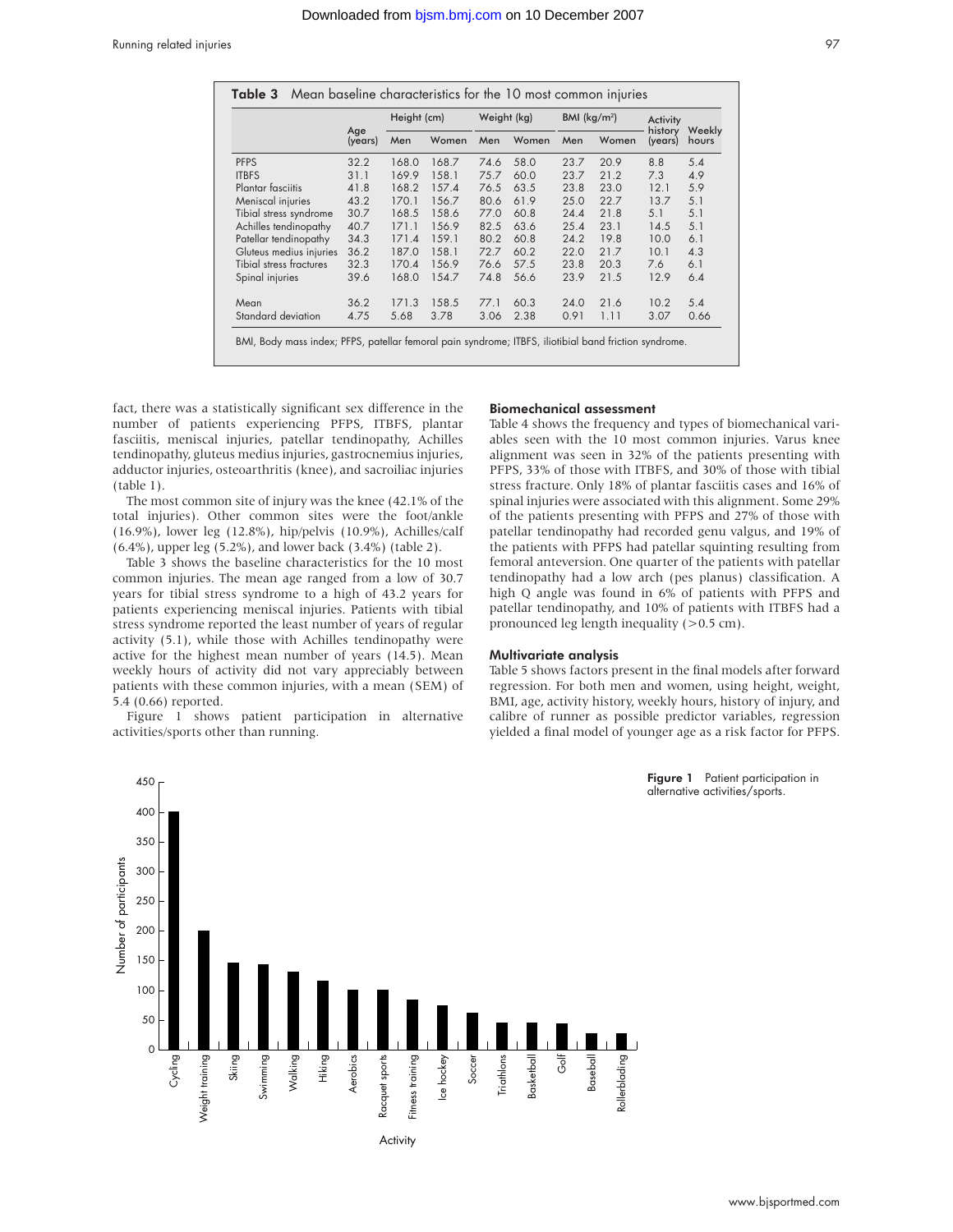| Injury                  | $\mathsf{n}$ | Varus<br>knee | Valgus<br>knee | Pes<br>planus | Pes<br>cavus | Patellar<br>squinting | High Q<br>angle | Large leg<br>length<br>discrepancy |
|-------------------------|--------------|---------------|----------------|---------------|--------------|-----------------------|-----------------|------------------------------------|
| <b>PFPS</b>             | 329          | 106 (32)      | 95 (29)        | 58 (18)       | 17(5)        | 62 (19)               | 21(6)           | 13(4)                              |
| <b>ITBFS</b>            | 164          | 54 (33)       | 25(15)         | 25(15)        | 12(7)        | 13(8)                 | 3(2)            | 17(10)                             |
| Plantar fasciitis       | 159          | 28 (18)       | 25(16)         | 19 (12)       | 11(7)        | 6(4)                  | 1(0.6)          | 12(8)                              |
| Meniscal injuries       | 97           | 28 (29)       | 19 (20)        | 8(8)          | 6(6)         | 2(2)                  | O(0)            | 2(2)                               |
| Tibial stress syndrome  | 92           | 27 (29)       | 16(17)         | 17(18)        | 1(1)         | 4(4)                  | 1(1)            | 1(1)                               |
| Achilles tendinopathy   | 97           | 28 (28)       | 11(11)         | 17(13)        | 6(6)         | 2(2)                  | O(0)            | 5(5)                               |
| Patellar tendinopathy   | 85           | 19 (22)       | 23 (27)        | 21(25)        | 3(4)         | 4(5)                  | 5(6)            | 5 (60                              |
| Gluteus medius injuries | 52           | 15 (29)       | 9(17)          | 2(4)          | 3(6)         | 4(8)                  | O(0)            | 11(21)                             |
| Tibial stress fractures | 54           | 16 (30)       | 9(17)          | 6(11)         | 4 (7)        | 2(4)                  | 1(2)            | 2(4)                               |
| Spinal injuries         | 37           | 6(16)         | 2(5)           | 4 (11)        | 3(8)         | O(0)                  | O(0)            | 7 (19)                             |

PFPS, Patellar femoral pain syndrome; ITBFS, iliotibial band friction syndrome.

In addition, women of below average height (mean <157 cm) were at a significantly higher relative risk for patellofemoral pain in this study. On the other hand, increasing calibre and recording low weekly hours of activity (mean less than five hours) were protective against this injury for women.

For ITBS, the final model included lower age (mean <34 years) as a considerable risk factor for men. No variables survived for women with this injury after the regression model.

For patients with plantar fasciitis, the final model showed a lower age as being a protective factor for men, and a lower weight (mean  $\leq 60$  kg) was found to reduce the risk for women. Men of below average height had considerable relative risk of experiencing plantar fasciitis.

For meniscal injuries, lower age appeared as a protective factor for both men and women after regression modelling.

On the other hand, men less than 34 years old were at considerable relative risk for patellar tendinopathy. There were no factors that remained in the analysis for women with this injury.

For tibial stress syndrome, the final regression model yielded men with a below average activity history (<8.5 years) and lower age as relative risk factors for this injury. Women with a below average activity history also had a higher relative risk.

Being less than 34 years old was shown to be a protective factor for men with Achilles tendinopathy. No variables survived for women with this injury after the regression model.

| Injury                            | Sex            | Associated risk factors<br>(OR (95% CI))                                                    |                                                                                                                               |
|-----------------------------------|----------------|---------------------------------------------------------------------------------------------|-------------------------------------------------------------------------------------------------------------------------------|
| Patellar femoral pain syndrome    | Male<br>Female | Older age<br>Older age<br>Calibre<br>Low weekly activity hours (<5)<br>Above average height | 1.901 (1.153 to 3.135)<br>2.159 (1.334 to 3.493)<br>0.541 (0.37 to 0.866)<br>0.536 (0.340 to 0.844)<br>1.616 (1.037 to 2.517) |
| lliotibial band friction syndrome | Male           | Older age<br><b>NA</b>                                                                      | 2.765 (1.417 to 5.397)                                                                                                        |
| Plantar fasciitis                 | Male<br>Female | Older age<br>Above average height<br>High weight                                            | 0.387 (0.192 to 0.782)<br>5.251 (2.018 to 13.668)<br>0.378 (0.203 to 0.706)                                                   |
| Meniscal injuries                 | Male<br>Female | Older age<br>Older age                                                                      | 0.219 (0.084 to 0.568)<br>0.441 (0.199 to 0.977)                                                                              |
| Patellar tendinopathy             | Male<br>Female | Older age<br><b>NA</b>                                                                      | 4.209 (1.971 to 8.894)                                                                                                        |
| Tibial stress syndrome            | Male<br>Female | Extensive activity history<br>Older age<br>Extensive activity history                       | 3.535 (1.281 to 9.750)<br>4.575 (1.773 to 11.805)<br>2.500 (1.072 to 5.828)                                                   |
| Achilles tendinopathy             | Male<br>Female | Older age<br><b>NA</b>                                                                      | $0.355$ (0.161 to 0.781)                                                                                                      |
| Gluteus medius injuries           | Male<br>Female | <b>NA</b><br><b>NA</b>                                                                      |                                                                                                                               |
| <b>Tibial stress fractures</b>    | Male<br>Female | <b>NA</b><br>High BMI                                                                       | 2.428 (0.992 to 5.941)                                                                                                        |
| Spinal injuries                   | Male<br>Female | <b>NA</b><br>High BMI                                                                       | 4.982 (1.359 to 18.265)                                                                                                       |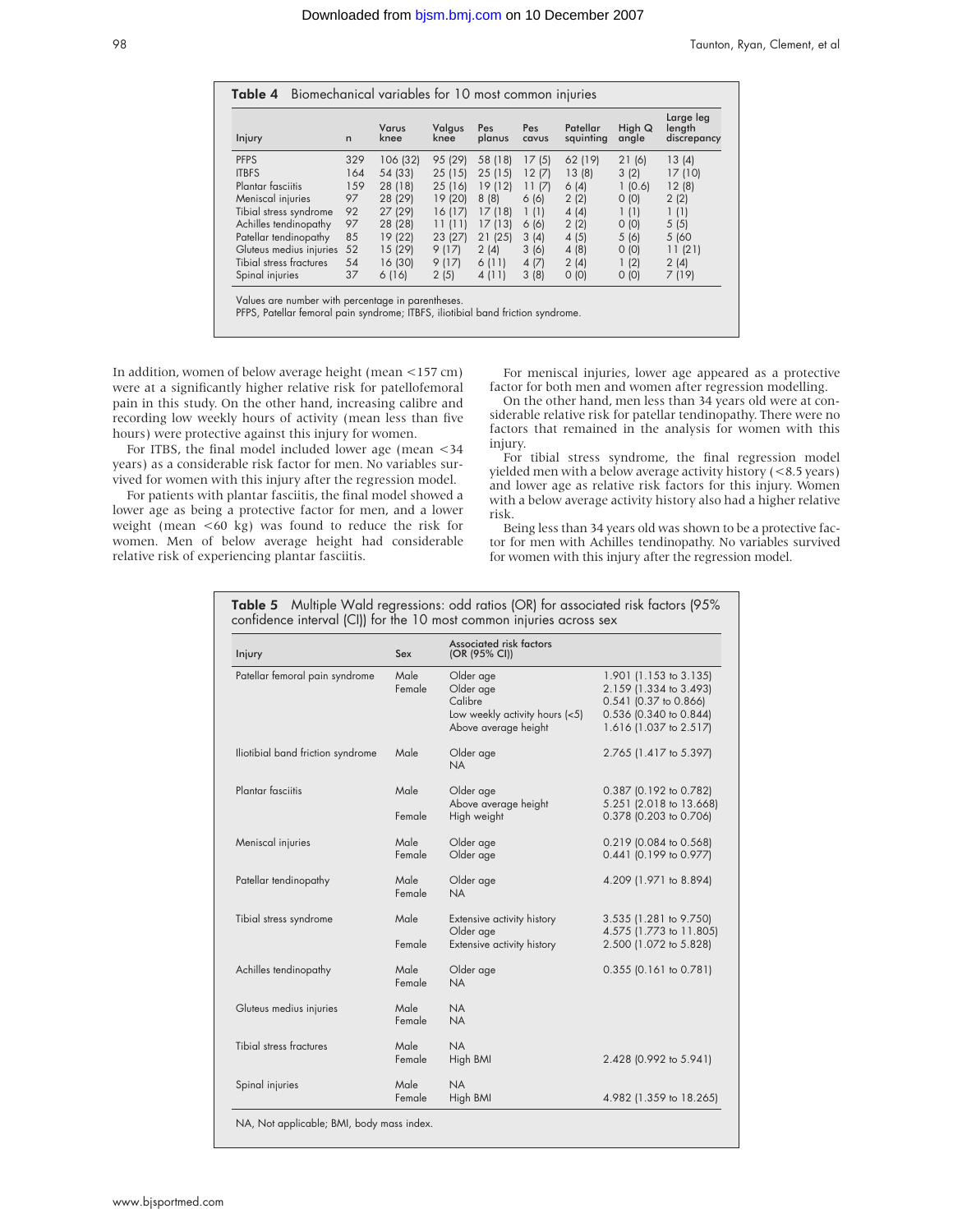Running related injuries 99

A lower than average BMI (mean  $\langle 21 \text{ kg/m}^2 \rangle$  in this study was determined to be a risk factor for women for tibial stress fractures and spinal injuries. No variables survived for men with either of these injuries after the final model was calculated.

No significant factors remained in the regression model for gluteus medius injuries.

#### **DISCUSSION**

### Injury summary

PFPS was the most common injury in the study population. This is supported by other studies.<sup>9-12</sup> Of greater interest is the considerably higher incidence of meniscal injuries reported here compared with the study of Clement *et al*,<sup>11</sup> who found only two cases of partial medial meniscal tears in 1819 injuries. The higher incidence in the present study may be due to the increase in the participation of older runners (runners with meniscal injuries reported the highest mean age of 43.2 years), or degenerative changes in the meniscus with prolonged years of running. Alternatively, an increase in diagnostic accuracy in identifying meniscal injuries may be attributed to the greater availability of magnetic resonance imaging.

There is a higher incidence of ITBFS in this study compared with previous years at the AMSMC  $(4.3\% \text{ in } 1981^{\text{11}}$ ,  $7.5\% \text{ in }$ 1991, $^{10}$  and 8.4% 2000). This trend may be a continuation of the hypothesis of Macintyre *et al*<sup>10</sup> which states that changes in footwear construction (such as medial posts or varus wedges) cause runners to adopt a relatively greater degree of supination. However, the recent evidence of Nigg *et al*<sup>13 14</sup> has prompted re-examination of the concept that certain shoe designs, and even shoe inserts and orthotics, have a significant effect on "alignment of the skeleton". Further research is required to understand the effect of shoes, shoe inserts, and in-shoe orthotics on the incidence of specific running injuries.

Injury breakdown with respect to anatomical location yields the knee as the most commonly injured site (42.1%), with 46% of these injuries being due to PFPS. The incidence of knee injury is similar to previous results: Pinshaw *et al*<sup>9</sup> reported that 44% of all injuries were to the knee (50% were runner's knee), and Clement *et al*<sup>11</sup> found that 42% of running injuries affected the knee, with 60% of these being due to PFPS.

#### Personal profile data

The sex discrepancy in this study (54% female, 46% male) presents an interesting reversal of injury distribution between men and women since the first retrospective study.<sup>11</sup> There has been no change in either the referral structure or the number of women presenting at the AMSMC in the past 20 years. Macintyre *et al*<sup>10</sup> reported the sex distribution to be 56% males and 44% females. Possible explanations for the higher number of female referrals to AMSMC in recent years could be increased participation of women runners and/or women being more inclined than men to seek medical advice. In fact, the figures from the 2000 Vancouver Sun Run 10 km race with 43 998 registered runners (41% male, 59% female) appear to contradict the notion that running is still a predominantly male sport. Regardless of this apparent sex discrepancy in the referrals to this medical clinic, a proper epidemiological analysis comparing injury incidence between men and women cannot be performed with this information. As a result, we are unable to conclude that, overall, women are experiencing more running injuries than men. Marti *et al*<sup>5</sup> and Macera *et al*<sup>2</sup> both conclude, on the basis of population studies in which the type, duration, and intensity of running activities are controlled for, that men and women have similar injury rates.

The considerable differences in sex distribution between certain individual injuries in this study mean that the sex differences are better interpreted on an injury by injury basis.

Although there were more women than men in our study, a significantly higher percentage of men experienced plantar fasciitis (54%/46%), meniscal injuries (69%/31%), patellar tendinopathy (57%/43%), Achilles tendinopathy (58%/42%), gastrocnemius injuries (70%/30%), adductor injuries (68%/ 32%), and osteoarthritis of the knee (71%/29%). On the other hand, certain injuries were significantly more prevalent in women: PFPS (62%/32%), ITBFS (62%/32%), gluteus medius injuries (76%/24%), and sacroiliac injuries (91%/9%). There is a possibility of a distinct trend exhibited by these results. Unfortunately, few published studies have differentiated specific injuries by sex. Macintyre et al<sup>10</sup> reported very little difference in the anatomical site of injuries between men and women. This 1991 study also reported that PFPS and ITBFS accounted for more of the injuries in women than in men. Future studies are needed to examine the sex discrepancies for specific injuries. Such research could ultimately increase the efficacy of preventive measures for selected populations.

Patients were asked to indicate if they participated in any other activities/sports on a regular basis apart from running. For certain injuries, some patients participated more in selected alternative activities than others. However, because of the possibility of recall bias, self report bias, and inconsistent patient commitment to these activities, it is difficult to draw any direct conclusions from the data. It is recommended that further research be undertaken to ascertain any statistical significance between participation rates with certain other activities and selected running injuries.

#### Biomechanical assessment

The results from our biomechanical assessments show higher incidence of specific biomechanical variables for specific injuries. Unfortunately, the same data for a corresponding uninjured population are not available. In addition, it was deemed inappropriate to include the biomechanical measurements in the regression model because of the possibility of examiner bias with respect to a particular injury. As such, the relative risk associated with a given biomechanical variable for example, varus knee—cannot be appreciated in this analysis. A subjective comparison of certain biomechanical variables across injuries recorded in this study may still be appropriate. There were 17% more observations of pes planus in patients with patellar tendinopathy than in runners with meniscal injuries, and 20% more leg length inequalities recorded for gluteus medius injuries than for tibial stress syndrome.

## Multivariate analysis

Being less than 34 yeas old was a risk factor for patellofemoral pain in both sexes and in men with ITBFS, patellar tendinopathy, and tibial stress syndrome. An age below the mean was calculated as a protective factor across the sexes for meniscal injuries and in men with plantar fasciitis and Achilles tendinopathy. The younger patients seen at this clinic may have a higher propensity to be involved in activities that can contribute to the excessive loading of the knee extensor mechanism—for example, soccer and hiking. Unfortunately, the interpretation of this inconsistency is limited by the absence of certain factors that were unavailable during the period of this chart review. Variables such as quantification of the number of sports/activities undertaken by each patient and intensity and frequency of those activities over the period of review may influence the effect of age for a given subject.<sup>15</sup> In addition, certain patients may have developed an anatomical adaptation to running and thus may be able to avoid overuse injuries to a larger extent. On the other hand, other patients may experience an injury as a result of the musculoskeletal decay associated with age. Jacobs and Berson<sup>8</sup>, Macera *et al*<sup>2</sup> , and Walter *et al*<sup>16</sup> all report that age was not significantly related to the incidence of running injuries. However, studies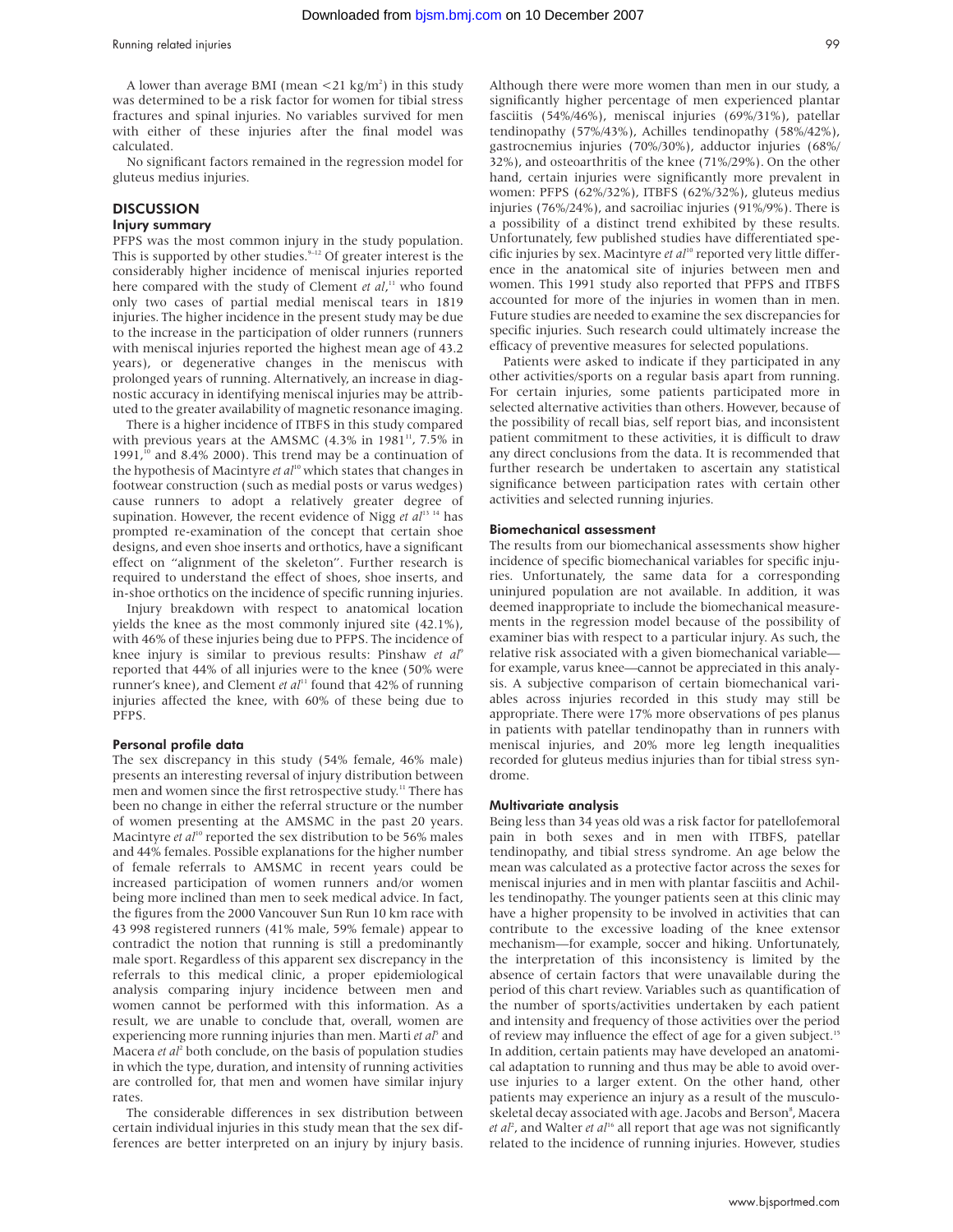100 Taunton, Ryan, Clement, et al

of basic military recruits, whose training is relatively uniform and who have little choice about the type and frequency of activities undertaken, show a positive trend for injury with increasing age.<sup>15</sup>

Patients with a below average activity history (<8.5 years) were found to be at least 2.5 times more likely to experience tibial stress syndrome, independent of the other factors included in the model. However, because the variable activity history is a general measure of activity and does not indicate the amount of time spent specifically running, we are unable to conclude whether the higher relative risk is due to training errors in the inexperienced runner—for example, too much volume before anatomical adjustment to running stress—or participating in some other activity that may confound this analysis. Although this variable may only loosely be associated with running experience, other studies have reported that increasing number of years running is negatively associated with the incidence of injuries.<sup>2</sup>

Being involved with activity for less than five hours a week was found to be a protective factor for women with patellofemoral pain. Again, as we cannot distinguish how many of those hours were spent running (actual time at risk), interpretation of this analysis is difficult. Van Mechelen<sup>17</sup> and Brill and Macera<sup>18</sup> both concluded, after their respective literature reviews, that increasing weekly mileage is one of the strongest risk factors for injury in runners.

It may be argued that taller or heavier subjects are at a greater relative risk for injury because of the greater forces acting on the bones, muscles, and connective tissue.<sup>17</sup> However, it was reported that height did not significantly contribute to the injury rate in an analysis of participants in a community road race.<sup>16</sup> We report that men who were shorter than our study average (157 cm) were at a higher relative risk of experiencing plantar fasciitis. While this result takes into account both weight and BMI in the regression model, there may be a correlation between shorter height and musculoskeletal malalignment in these patients. Commonly cited anatomical factors associated with the incidence of plantar fasciitis include leg length inequality, valgus alignment of the subtalar joint, and pes cavus foot type.<sup>19 20</sup> In addition, excessive pronation increases the tension placed on the plantar fascia during the stance phase of running.<sup>19</sup> Wen *et al*<sup>21</sup> concluded that minor variations in alignment of the lower extremities do not appear conclusively to be major risk factors for overuse injuries in runners.

Women with a body weight of less than 60 kg were at reduced risk of experiencing plantar fasciitis in this study. This is probably explained by the reduced stress/force applied to the foot musculature during running with a lower body weight. However, Walter *et al*<sup>16</sup> did not find a significant association between body weight and running injuries.

Women with a BMI less than 21 kg/m<sup>2</sup> were at a higher relative risk of experiencing tibial stress fractures and spinal injuries according to our final regression model. Neely<sup>15</sup> suggested that runners with a low BMI may have insufficient lean body mass to compensate for the stresses involved with running, and further points out that women with a low percentage of body fat are prone to amenorrhoea and low oestrogen levels, predisposing them to osteoporosis and reduced elasticity of collagen, thus further increasing their risk of injury. Although BMI is considered a valid estimate of body composition for the general public, its validity becomes uncertain when used for athletes because a larger proportion of their total mass can be attributed to lean tissue. Nevertheless, in a review of risk factors for injury among army basic trainees, it was reported that those within the lowest BMI quintiles had an increased risk of 1.5–2.3.<sup>15</sup> Marti *et al*,<sup>5</sup> in their survey of participants in a 16 km road run, found that runners with a BMI of less than 19.5 and greater than 27 were at greater risk of running injuries. Studies by Macera *et al<sup>2</sup>* and Walter *et al<sup>16</sup>* incorporating univariate and multivariate regression, how-

#### Take home message

The most common overuse running injury 20 years ago was patellofemoral pain; this is still the case today. Iliotibial band friction syndrome is now the second most common injury. Overuse injuries result from a complex of training errors (including lack of specific strength and flexibility), inappropriate surface and terrain, biomechanical lower extremity malalignment, and inappropriate footwear.

ever, reported that BMI was not related to the incidence of injury in runners.

Having a prior history of injury has been associated with an increased risk of injury in previous studies.<sup>2 5 16</sup> It has been suggested that those with a previous injury may be more likely to experience reinjury because the original cause may remain, the repaired tissue may function less well or be less protective than the original tissue, or the injury may not have healed completely.<sup>22</sup> A positive history of injury in the same anatomical area was not found to independently contribute to any of the injuries in this investigation.

Similarly, being documented as a "high calibre" runner was not a significant contributor to injury, after accounting for age, weekly hours, and number of years of activity. The relation between running calibre and the incidence of specific running injuries has not been well investigated, perhaps because of the subjective nature of the definition of "running calibre". In their retrospective analysis, Macintyre *et al*<sup>10</sup> investigated injury rates between three groups of runners: elite middle distance, marathon, and recreational. Recreational runners had the highest incidence of knee injuries (PFPS), whereas lower leg and foot injuries (tibial stress fractures) were more prevalent in the elite middle distance class, and marathon runners had the highest rate of ITBFS.

Running calibre in this study was designated according to whether the patients ran recreationally and locally or competed in provincial, national, or international competition. It is not unreasonable to assume that runners of higher calibre typically run at a higher intensity, over a greater weekly distance, and have a prior history of injury, thereby predisposing them to further injury.<sup>2 3 5-7</sup> However, Macera *et al<sup>2</sup>* concluded that high calibre runners probably have more running experience and a greater ability to "listen to the language of their body", both of which are thought to contribute negatively to the incidence of running related injuries. Owing to the conflicting opinions on how running calibre influences injury patterns, further investigation into the possible relation between running calibre and injury is advocated.

#### Conclusion

The knee was the most common injury location in this retrospective survey analysing injury patterns among 2002 patients seen at the AMSMC. The five most common injuries were PFPS, ITBFS, plantar fasciitis, meniscal injuries, and patellar tendinopathy. In addition, certain injuries occurred with a statistically significant higher frequency in one sex than the other. The higher incidence of meniscal injuries in this study compared with two previous studies carried out at the AMSMC over the last 20 years is noteworthy. Being less than 34 years old was reported as a risk factor across the sexes for PFPS, and in men for ITBFS, patellar tendinopathy, and tibial stress syndrome. Being active for less than 8.5 years was positively associated with injuries in both sexes for tibial stress syndrome; and women with a BMI less than 21 kg/m<sup>2</sup> were at significantly higher risk for tibial stress fractures and spinal injuries. A past history of injury and increasing calibre of runner were not significantly associated with any injury in this